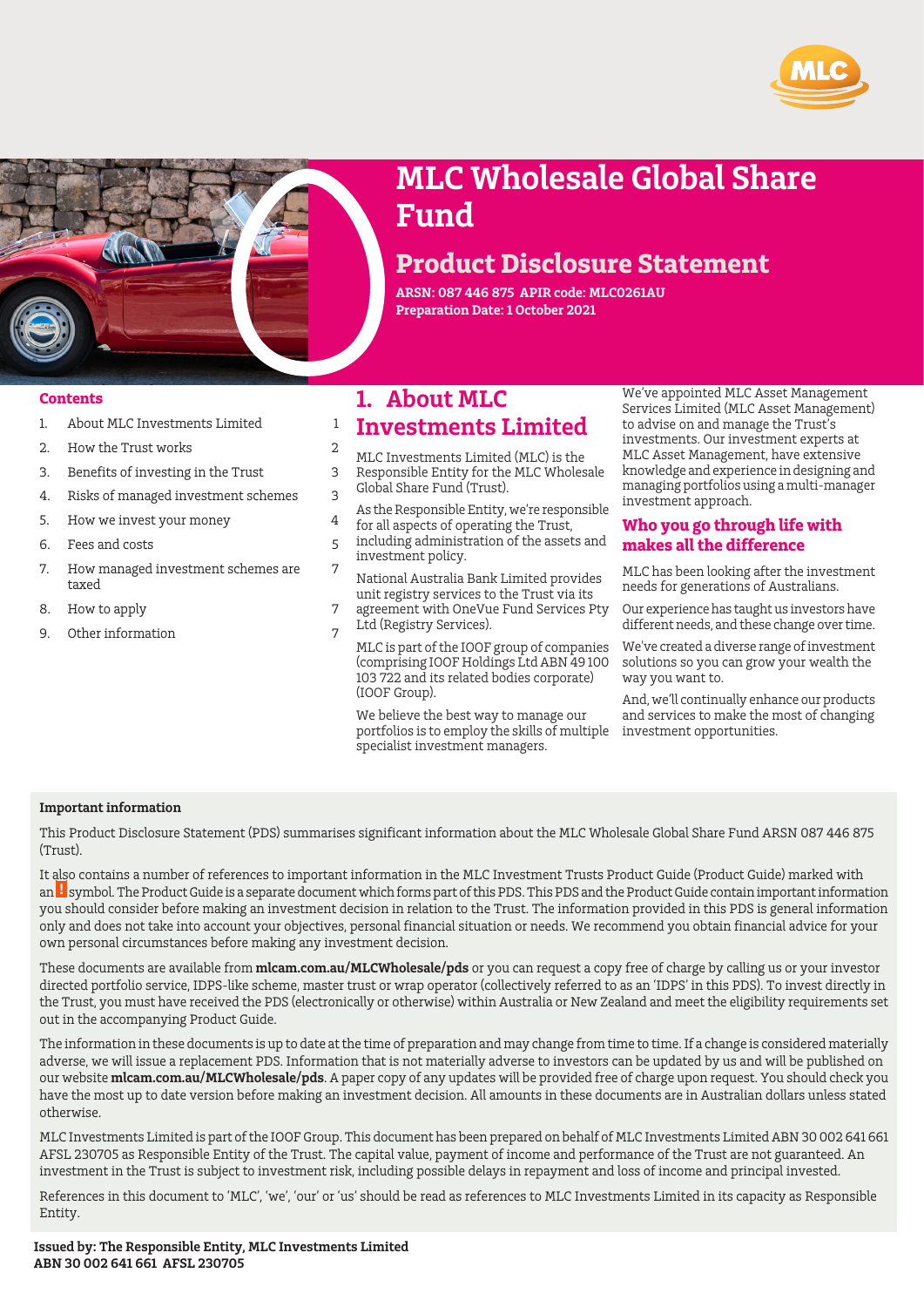## **Investing with us**

Our portfolios have different investment objectives because we know everyone has different requirements about how their money should be managed.

Our portfolios make sophisticated investing straightforward.

Our investment experts use a market-leading investment approach to structure our portfolios with the aim of delivering more reliable returns in many potential market environments. And, as their assessment of world markets changes, our portfolios are evolved to capture new opportunities and manage new risks.

MLC Asset Management uses specialist investment managers in our portfolios. They research hundreds of investment managers from around the world and select the managers they believe are the best for our portfolios. Investment managers may be specialist in-house managers, external managers or a combination of both.

Importantly, we stay true to the objectives of our portfolios, so you can keep on track to meeting your goals.

## **Keeping up to date**

Recent information on the Trust is available on our Fund Profile Tool

<span id="page-1-0"></span>at **[mlcam.com.au/MLCWholesale](http://www.mlcam.com.au/MLCWholesale)**. It's an easy to use, interactive tool that gives you insight into how your money is managed including where your money is invested, the investment managers and how your investments are performing.

## **2. How the Trust works**

The MLC Wholesale Global Share Fund is one of MLC's asset class portfolios. It invests in global shares and suits investors looking for a complete investment solution for that asset class.

The Trust benefits from the strength of our investment experts' manager research capability, experience and knowledge of investing.

## **About the Trust**

The Trust operates like most other managed investment schemes. Your money is pooled together with other investors' money to buy investments which are managed on behalf of all investors.

When you invest in a managed investment scheme, such as the Trust, you gain exposure to investments that you may not ordinarily have access to, if you invest on your own.

When your money is paid into the Trust, you are issued with units and when money is paid out, your units are cancelled.

The unit price will reflect, among other things, the performance of the underlying assets, which are in turn influenced by movements in investment markets.

Our unit pricing philosophy is available at **[mlc.com.au](https://www.mlc.com.au/personal/nav_top/about-mlc/about-super-investments/unit-price-philosophy)**. For more details on our policies relating to unit pricing please contact us.

trusts collectively known as the MLC Investment Trusts. The PDSs for other trusts in the suite are available at **[mlcam.com.au/MLCWholesale/pds](http://www.mlcam.com.au/MLCWholesale/pds)**

You should read the relevant PDS before making an investment decision in respect of these trusts.

The Trust is governed by its constitution and is registered with the Australian Securities and Investments Commission (ASIC). ASIC takes no responsibility for this PDS or the operation of the Trust by MLC.

### **Investing via an IDPS**

The most common way to access the Trust is via an IDPS.

If you invest in the Trust through an IDPS, then you don't hold units in the Trust and you have none of the rights of a unitholder. Instead, the IDPS holds units on your behalf.

Investing through an IDPS may result in different conditions applying from those referred to in this PDS including:

- minimum balance requirements
- fees and other costs
- cooling-off rights
- how to transact on your investment
- timing of processing of transactions and payment of distributions and withdrawals, and
- provision of statements and other information.

You should contact your financial adviser or IDPS operator for further information.

We authorise the use of this PDS as disclosure to persons who wish to access the Trust through an IDPS.

This PDS must be read together with offer documents provided by the IDPS operator.

## **Applications and withdrawals**

We have the discretion to accept or refuse any initial application or additional investment without explanation.

You can request a partial or a full withdrawal to a nominated bank account at any time by sending a completed Application/Instruction Form by post or emailing a scanned copy to Registry Services. The Application/Instruction Form is available on request from us on **1300 738 355**.

Generally, withdrawal requests will be actioned by us promptly to enable us to make payments within 10 Business Days. Actioning of withdrawal requests and payment may be delayed, for example, if underlying assets need to be sold. In certain circumstances, such as when there are adverse market conditions, we may suspend withdrawals. We may also process requests in instalments over a period of time and may also suspend processing of requests we have already accepted. In certain circumstances we may refuse a withdrawal request.

Where withdrawals are delayed, suspended or being paid in instalments, the unit prices used

The Trust is part of a larger suite of wholesale  $\;$  for a withdrawal will be those available on the day the withdrawal takes effect, rather than the day of the withdrawal request.

> In the unlikely event that the Trust is no longer liquid (as defined in the *Corporations Act 2001* (Cth)), you may only withdraw your funds in accordance with any withdrawal offer that we make.

### **Income distributions**

The income of the Trust will generally be calculated effective 30 June each year. We generally aim to pay income distributions within 7 Business Days of the calculation date.

Distributions are generally calculated based on the Trust's net income at the end of the distribution period divided by the number of units on issue.

There may be periods in which no distributions are made or the Trust may make additional distributions.

Our current practice is to generally distribute all of the net taxable income of the Trust to investors each financial year (including net capital gains and any net gains on currency management). As the Trust is an Attribution Managed Investment Trust (AMIT), we have the discretion to accumulate income (instead of distributing all of the income) and if we do so, the accumulated income will be reflected in the unit price. We intend to continue our current practice to distribute all of the income (including any capital gains) for each year. We will notify you if this changes.

## **Investing directly in the Trust**

To invest directly in the Trust you must have received this PDS (electronically or otherwise) within Australia and be a 'wholesale client' as defined by the *Corporations Act 2001* (Cth).You also need to maintain a minimum balance of \$500,000. We may accept lower amounts at our discretion. We may redeem your unitholding if your account balance falls below \$500,000.

You must complete and sign the Trust's application forms and send them to us with your initial application money. You can make additional investments by electronic funds transfer (EFT).

Once your application is accepted, you hold units in the Trust and have the rights of a unitholder.

New Zealand investors may also be eligible to invest in the Trust provided they satisfy the eligibility criteria described in the Product Guide.

You should read the important information about **How the Trusts work** before making a decision. Go to the Product Guide available at **[mlcam.com.au/MLCWholesale/pds](http://www.mlcam.com.au/MLCWholesale/pds)**

The material relating to **How the Trusts work** may change between the time when you read this statement and the day when you acquire the product.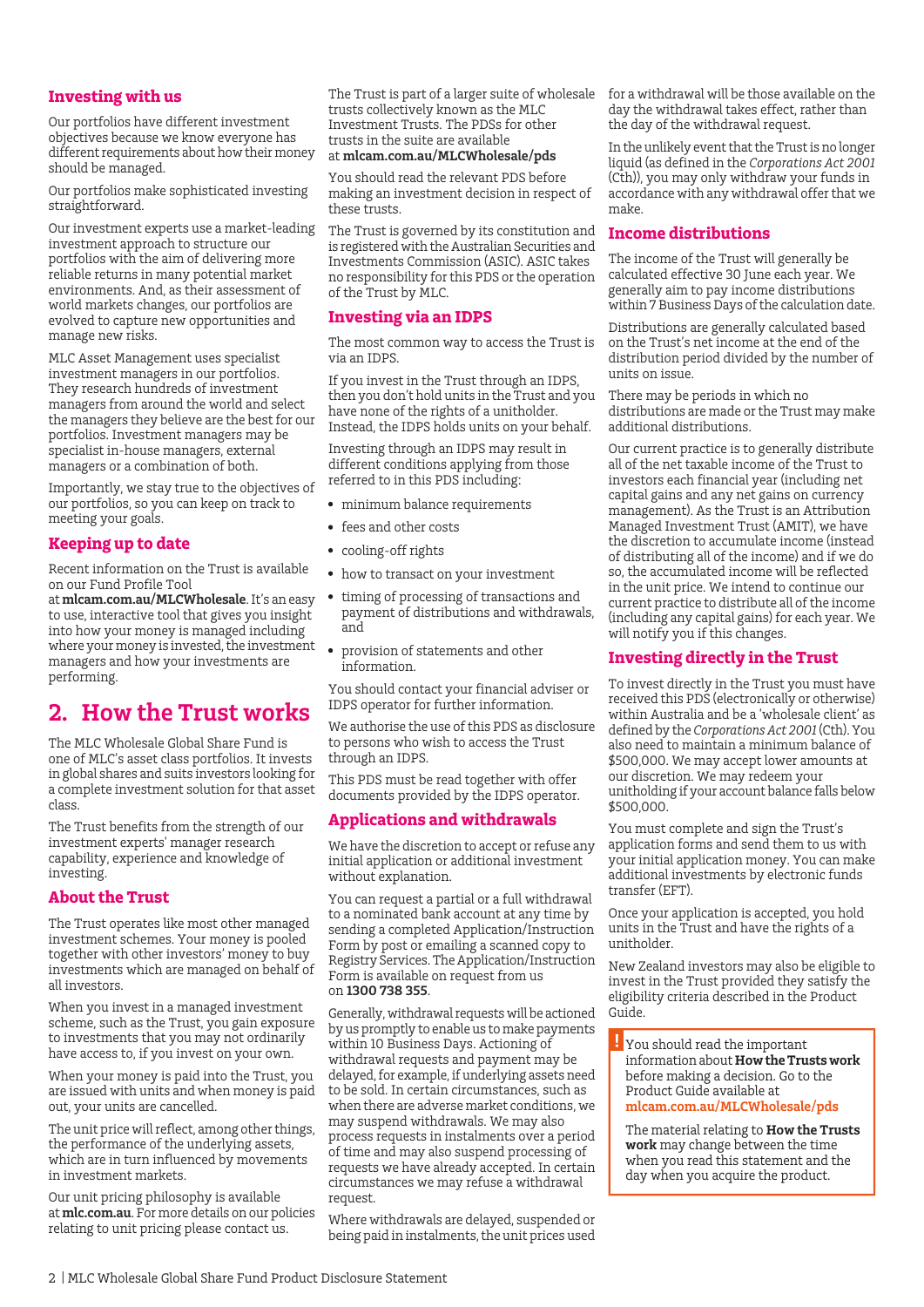## <span id="page-2-0"></span>**3. Benefits of investing in the Trust**

## **Complete asset class solution**

The Trust brings together a specific combination of investment managers and is an easy way to gain access to a sophisticated global share strategy.

## **Aims for above-benchmark returns**

The Trust's performance can be compared to its market benchmark, the MSCI All Country World Net Index (\$A).

To achieve above-benchmark returns (before fees), the Trust is an actively managed portfolio of companies listed (or expected to be listed) on share markets anywhere around the world, and is typically diversified across major listed industry groups.

Foreign currency exposures will generally not be hedged to the Australian dollar.

## **Experience and track record**

The Trust is designed and managed using the investment approach outlined in the Product Guide. Our investment experts have been successfully investing this way for over 35 years, helping clients achieve their investment goals.

## **Multi-manager approach**

The Trust uses many specialist investment managers from around the world to find some of the best opportunities for investment.

## **Extensive diversification**

<span id="page-2-1"></span>The Trust is diversified across different investment managers, countries, industries and companies to enhance returns and manage risk.

## **4. Risks of managed investment schemes**

Before you invest, there are some things you need to consider. How much risk you're prepared to accept is determined by various factors, including:

- your investment goals
- the savings you'll need to reach these goals
- your age and how many years you have to invest
- where your other assets are invested
- the return you may expect from your investments, and
- how comfortable you are with investment risk.

## **Investment risk**

All investments come with some risk. Some investments will have more risk than others, as it depends on the investment's strategy and assets.

The value of an investment with a higher level of risk will tend to rise and fall more often and by greater amounts than investments with

lower levels of risk, ie it's more volatile.

While it may seem confronting, investment risk is a normal part of investing. Without it you may not get the returns you need to reach your investment goals. This is known as the risk/return trade-off.

Many factors influence an investment's value. These include, but aren't limited to:

- market sentiment
- changes in inflation
- growth and contraction in Australian and overseas economies
- changes in interest rates
- defaults on loans
- company specific issues
- liquidity (the ability to buy or sell investments when you want to)
- changes in the value of the Australian dollar
- investments and withdrawals by other investors
- changes in Australian and overseas laws, and
- a counterparty not meeting its obligations eg when buying securities, the seller may not deliver on the contract by failing to provide the securities.

When choosing your investment, it's important to understand that:

- its value and returns will vary over time
- investments with higher long-term return potential usually have higher levels of short-term risk
- returns aren't guaranteed and you may lose money
- future returns will differ from past returns, and
- laws affecting your investment may change in future.

## **Investment techniques**

Our investment experts and investment managers may use different investment techniques that can change the value of an investment. Investment techniques used in the Trust include:

- derivatives, and
- currency management.
- You should read the important information about **Risks of managed investment schemes** before making a decision. Go to the Product Guide available at **[mlcam.com.au/MLCWholesale/pds](http://www.mlcam.com.au/MLCWholesale/pds)**

The material relating to **Risks of**

**managed investment schemes** may change between the time when you read this statement and the day when you acquire the product.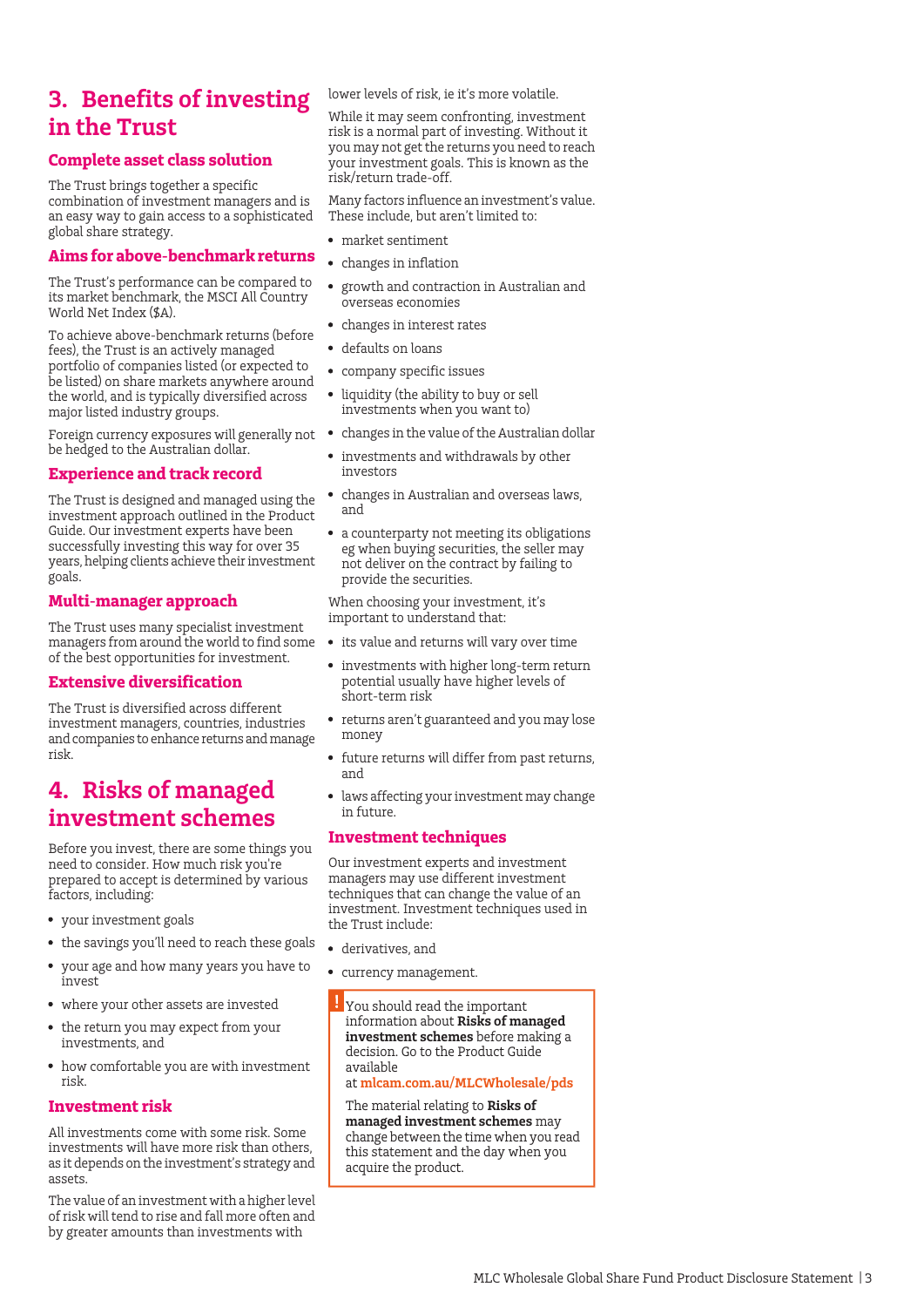## <span id="page-3-0"></span>**5. How we invest your money**

MLC's multi-manager approach makes sophisticated investing easy to access, so you can get your investment plan into action right away.

**You should consider the likely return, risk and your investment timeframe when making your decision. The table in this section sets out these key aspects of the Trust for your consideration.** The terms used in the table below are explained in the Product Guide in the 'How we invest your money' section.

| <b>MLC Wholesale Global Share Fund</b> |                                                                                                                                                                                                                                                                                                                                                                                                                           |  |
|----------------------------------------|---------------------------------------------------------------------------------------------------------------------------------------------------------------------------------------------------------------------------------------------------------------------------------------------------------------------------------------------------------------------------------------------------------------------------|--|
| Investment objective:                  | Aims to outperform the Benchmark, before fees, over 5 year periods.                                                                                                                                                                                                                                                                                                                                                       |  |
| Benchmark:                             | MSCI All Country World Net Index (\$A)                                                                                                                                                                                                                                                                                                                                                                                    |  |
| How the Trust is managed:              | The Trust invests primarily in companies listed (or expected to be listed) on share markets anywhere<br>around the world, and is typically diversified across major listed industry groups.<br>Foreign currency exposures will generally not be hedged to the Australian dollar.                                                                                                                                          |  |
| The Trust may be suited to you if: •   | you want to invest in an actively managed global share portfolio that's diversified across investment<br>managers, countries (developed and emerging), industries and companies<br>• you want long-term growth in the value of your investment<br>• you understand that there can be very large fluctuations in income and the value of your investment,<br>and<br>• you're comfortable having foreign currency exposure. |  |
| Minimum suggested time to<br>invest:   | 7 years                                                                                                                                                                                                                                                                                                                                                                                                                   |  |
| <b>Strategic asset allocation:</b>     | 100% Global shares                                                                                                                                                                                                                                                                                                                                                                                                        |  |
| Risk measure:                          | Estimate of 6 or more negative annual returns in any 20 year period.                                                                                                                                                                                                                                                                                                                                                      |  |

## **Switching**

Direct investors may be able to switch from the Trust to another trust in the MLC Investment Trusts suite. A switch will be treated as a withdrawal from one Trust and an investment in another Trust. Buy/sell spreads may apply. If you invest via an IDPS, please contact your IDPS for details of how to switch.

## **Changes to the Trust**

We may make changes to the Trust (and the information in this PDS) at our discretion including, but not limited to, terminating the Trust. Some changes may be made without prior notice, including but not limited to, closing the Trust to new applications, and changes to the investment strategy, asset allocation, investment managers and service providers.

Where possible, we will give direct investors prior written notice of any materially adverse change. If you invest via an IDPS, you can contact your IDPS to obtain copies of these notices. Changes that are not materially adverse will be made available under 'Fund updates'

at **[mlcam.com.au/MLCWholesale/pds](https://www.mlcam.com.au/MLCWholesale/pds)**

You should check the website for the latest information or you can obtain a paper copy of any updated information free of charge on request.

 $\overline{\mathbf{B}}$  You should read the important information about **How we invest your money**, including **Responsible investing** before making a decision. Go to the Product Guide available at **[mlcam.com.au/MLCWholesale/pds](http://www.mlcam.com.au/MLCWholesale/pds)**

The material relating to **How we invest your money** may change between the time when you read this statement and the day when you acquire the product*.*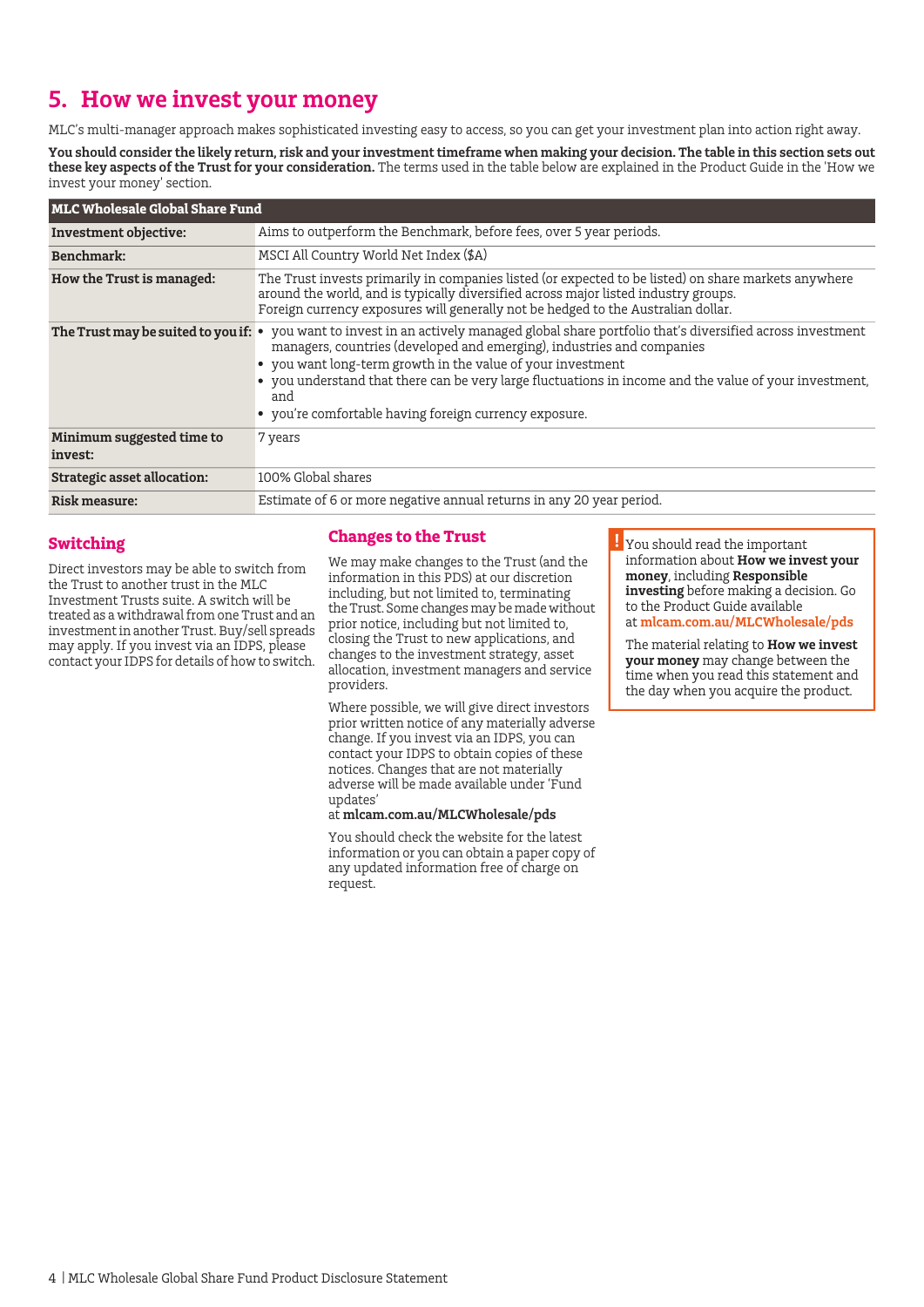## <span id="page-4-0"></span>**6. Fees and costs**

#### **DID YOU KNOW?**

**Small differences in both investment performance and fees and costs can have a substantial impact on your long term returns.**

**For example, total annual fees and costs of 2% of your account balance rather than 1% could reduce your final return by up to 20% over a 30 year period (for example, reduce it from \$100,000 to \$80,000).**

**You should consider whether features such as superior investment performance or the provision of better member services justify higher fees and costs.**

**You may be able to negotiate to pay lower contribution fees and management costs where applicable. Ask the Trust or your financial adviser.**

#### **TO FIND OUT MORE**

If you would like to find out more, or see the impact of the fees based on your own circumstances, the **Australian Securities and Investments Commission (ASIC)** website **www.moneysmart.gov.au** has a managed funds fee calculator to help you check out different fee options.

The ASIC managed funds fee calculator can also be used to calculate the effect of fees and costs on account balances.

#### **The fees and costs outlined in this PDS are for the Trust only.**

You should read all of the information about fees and costs because it is important to understand their impact on your investment in the Trust.

If you are investing in the Trust via an IDPS, you will need to consider the fees and other costs of the IDPS when calculating the total cost of your investment.

#### **If you consult a financial adviser you may also pay an additional fee that will be set out in the Statement of Advice between you and your financial adviser.**

This section shows the fees and other costs that you may be charged in relation to the Trust. These fees and costs may be deducted from your money, from the returns on your investment or from the assets of the managed investment scheme as a whole.

The information in this table can be used to compare fees and costs between different simple managed investment schemes. Taxes are set out under the 'How managed investment schemes are taxed' section of this PDS.

All fees are shown inclusive of GST and net of Reduced Input Tax Credits (where applicable).

| Type of fee or cost                                                                   | <b>Amount</b>                            |  |  |  |
|---------------------------------------------------------------------------------------|------------------------------------------|--|--|--|
| Fees when your money moves in or out of the managed investment product.               |                                          |  |  |  |
| Establishment fee<br>The fee to open your investment.                                 | Nil                                      |  |  |  |
| <b>Contribution fee</b><br>The fee on each amount contributed to your investment. Nil |                                          |  |  |  |
| Withdrawal fee<br>The fee on each amount you take out of your investment. Nil         |                                          |  |  |  |
| <b>Exit fee</b><br>The fee to close your investment.                                  | Nil                                      |  |  |  |
| <b>Management costs<sup>1,2</sup></b>                                                 |                                          |  |  |  |
| The fees and costs for managing your investment.                                      |                                          |  |  |  |
| Management fee <sup>3</sup>                                                           | 0.90% pa of the Trust's net asset value. |  |  |  |

<sup>1</sup> An allowance for transactional costs may apply to investments into and withdrawals from the Trust. Please see 'Transactional costs' in the 'Additional explanation of fees and costs' for further details.

**<sup>2</sup>**Rounded to two decimal places.

**<sup>3</sup>**Wholesale clients (as defined in the *Corporations Act 2001* (Cth)) may be able to negotiate this fee by contacting Client Services.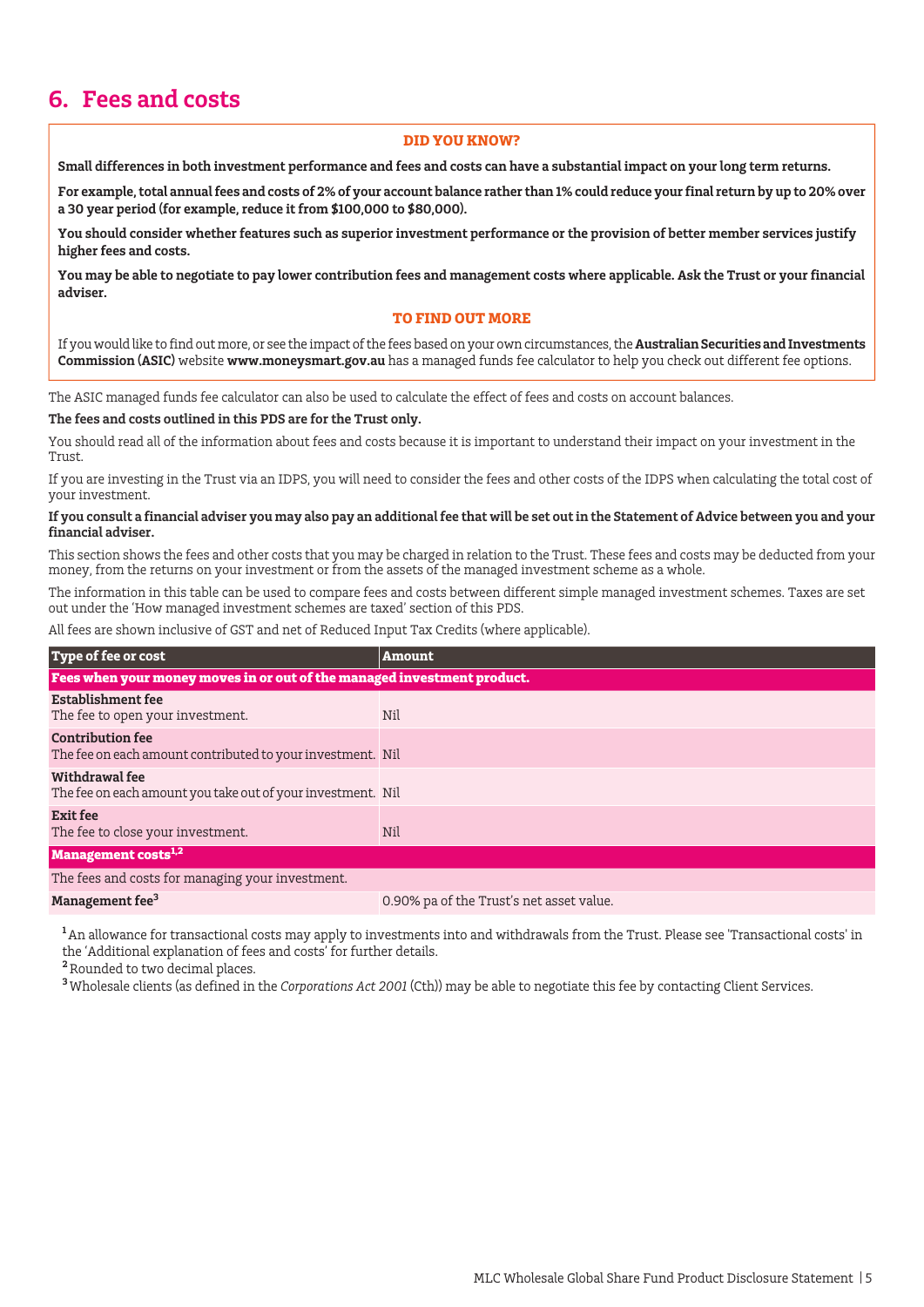## **Example of annual fees and costs for the Trust**

This table gives an example of how the fees and costs for this managed investment product can affect your investment over a 1 year period. You should use this table to compare this product with other managed investment products.

| <b>EXAMPLE:</b><br><b>MLC Wholesale Global Share Fund</b> |       | Balance of \$500,000 with a contribution of \$5,000 during the year $^{\rm 1}$                                                                                                                                                                                                                          |
|-----------------------------------------------------------|-------|---------------------------------------------------------------------------------------------------------------------------------------------------------------------------------------------------------------------------------------------------------------------------------------------------------|
| Contribution fees                                         | 0%    | For every additional \$5,000 you put in, you will be charged \$0.                                                                                                                                                                                                                                       |
| <b>PLUS</b><br>Management costs                           | 0.90% | And, for every \$500,000 you have in the Trust you will be<br>charged \$4,500 each year.                                                                                                                                                                                                                |
| <b>EQUALS</b><br>Cost of the Trust                        |       | If you had an investment of \$500,000 at the beginning of the year and<br>you put in an additional \$5,000 during that year, you would be charged<br>fees from:<br>\$4.500.<br>What it costs you will depend on the fees you negotiate with the<br>Trust, your IDPS operator or your financial adviser. |

<sup>1</sup>This example assumes the \$5,000 additional investment occurs at the end of the year and that value of the Trust does not change for the entire year. Actual fees and costs are based on the value of the Trust which fluctuates daily. This example isn't designed to illustrate any transactional costs that may apply to you, such as a buy/sell spread.

## **Additional explanation of fees and** Transactional costs

#### **costs**

### Management costs

The management costs are fees and costs for investing the Trust's assets.

The management costs include the management fee and does not include buy/sell spreads or transactional costs.

#### **Management fee**

The Responsible Entity receives a management fee for managing the assets of the Trust and overseeing the day to day operations of the Trust. The Responsible Entity will pay out of its management fee any fees paid to investment managers appointed directly by the Responsible Entity, and other costs and expenses incurred in operating the Trust ('operational costs'), such as custody costs, registry costs, auditing fees and tax return fees.

Transactional costs are the costs incurred when assets in the Trust or in underlying investments are bought or sold and includes costs such as brokerage, stamp duty and settlement costs. Transactional costs may also be incurred when the market process for trading assets causes the price paid or received to be different from the value of the assets immediately after the transaction, for example, where bid/ask spreads are incurred.

The estimated transactional costs for the financial year to 30 June 2021 were approximately 0.12% of the Trust's net asset value. Of this amount, we estimate that 0.05% was recovered through buy/sell spreads with the remaining 0.07% being an estimate of the amount of transactional costs that reduced the return of the Trust.

These costs are not included in the management costs and are an additional cost to you. No part of the transactional costs are paid to us or any investment managers.

#### **Buy/sell spreads**

You incur the buy/sell spread when you buy or sell units in the Trust.

The buy spread is added to the unit price when you buy units. The sell spread is deducted from the unit price when you sell units. The buy/sell spread is not a fee and no part of the buy/sell spread is paid to us or to any investment managers. The buy/sell spread is retained in the Trust to cover the estimated transaction costs incurred as a result of investor applications and redemptions.

As at the date of this PDS, the buy/sell spreads are:

- Buy spread: 0.10% of each amount you invest into the Trust.
- Sell spread: 0.10% of each amount you withdraw from the Trust.

This means that for every \$5,000 you contribute to the Trust you will incur costs of \$5.00 and for every \$5,000 you withdraw from the Trust you will incur costs of \$5.00.

Buy/sell spreads may change from time to time. Increases (and decreases) may be significant. The latest buy/sell spreads can be found on our website

at**[mlcam.com.au/buy-sell-spreads](https://www.mlcam.com.au/investing-with-us/buy-sell-spreads)**. Investors may not be notified of changes, and should check current buy/sell spreads before making any investment decision.

#### Changes to fees and costs

We may vary fees or introduce new fees up to the maximums described in the constitution, without your consent.

Under the constitution the maximum fees payable to the Responsible Entity are:

- a management fee of 1.5% pa of the Trust's current value (as defined under the constitution), and
- a contribution fee of 6% of the subscription amount (currently not charged).

We are entitled to recover expenses directly from the Trust. Currently we pay them out of the management fee. If this changes we will notify you. For more information see 'Reimbursable expenses' in the Product Guide.

If you invest directly in the Trust we will give you 30 days' notice of any increase in fees. No prior notice will be given in respect of changes to transactional costs or buy/sell spreads. For updated details go

to **[mlcam.com.au/MLCWholesale](http://www.mlcam.com.au/MLCWholesale)**

You should read the important information about **Fees and costs** before making a decision. Go to the Product Guide available at **[mlcam.com.au/MLCWholesale/pds](http://www.mlcam.com.au/MLCWholesale/pds)**

The material relating to **Fees and costs** may change between the time when you read this statement and the day when you acquire the product.